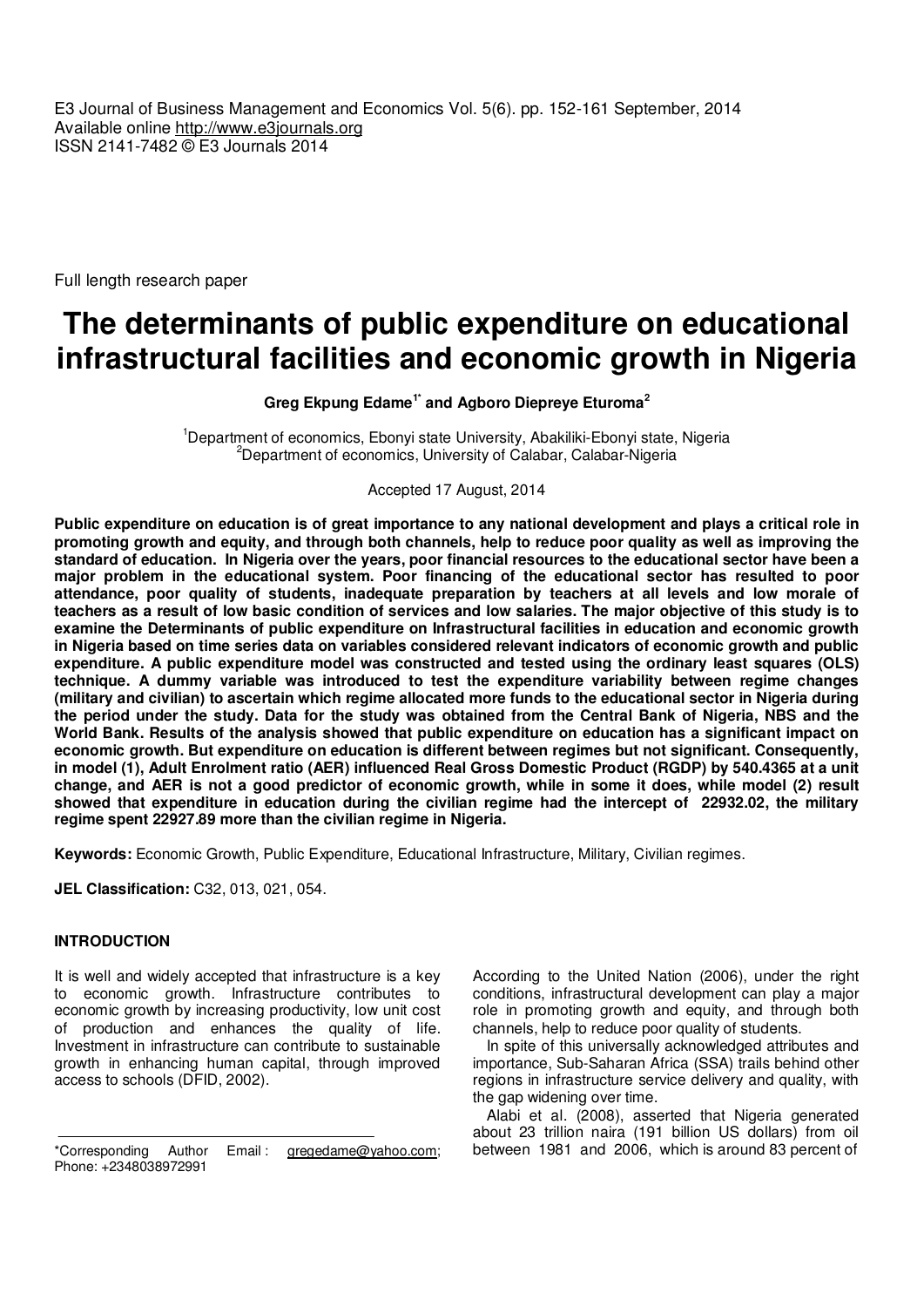total government revenue, about 2 percent and 3 percent of total government revenue and oil revenue was spent on education. However they stated that government allocated only 1 percent of the Gross Domestic Product (GDP) to education. Abidogun (2008) indicated that 0.76 percent of Gross National Product (GNP) allocated to education sector in Nigeria is lower than the average of 4.5 percent of GDP allocated to education sector in Sub-Saharan African countries and lower when compared with the average of 6 percent of GDP allocated to education sector by OECE countries.

Against this background, it is important to review the changes that have taken place in the educational sector of Nigeria and the composition of public expenditure and to determine if they are responsible for economic growth in Nigeria. The objective of this study, therefore, is to examine the impact of public expenditure on education and economic growth in Nigeria. In addition, the study aims at examining how public expenditure has affected education in the country.

### **Statement of the problem**

Poor financial resources to the educational sector have been a major problem in the Nigeria educational system. The Federal Ministry of Education (2003) agreed that 1978-1999 period was an ill period for Nigeria education system due to instability and financial inadequacies which resulted to largely general economic downturn of the 1980s. Federal Government expenditure on education has been below 10 percent of the overall expenditure, 70 percent of its expenditure goes to recurrent activities. The above expenditure figure is below recommendation of 29 percent of national expenditure which should be devoted to education.

There has been huge increase in the number of student intake at all levels of education- primary, secondary and tertiary. However, actual expenditure level falls short of the budgetary allocation.

CBN (2000) and Okebukola (2005) rightly observed that poor financial investment has been the bane of Nigerian educational system.

Against this backdrop, the funding formula of the educational sector was reviewed and is still undergoing review by the government and stakeholders in the educational sector. According to the 1994 funding According to the 1994 funding formula of the educational sector, states would share 50 percent equally; educationally disadvantage states 25 percent, pupil enrolment 25 percent and population of the state 10 percent. Alternative sources of funding education explored by the government are the Education Tax Fund (ETF) established in 1995, Petroleum Trust Fund (PTF). ETF ensures that companies with more than 100 employees contribute 2 percent of their pre-tax earnings to the fund. Under this scheme, primary education receives 40 percent, secondary education

receive 10 percent and higher education 50 percent. Primary education has in the past also receives from Petroleum Trust Fund (PTF) for capital expenditure and provision of instructional materials in higher institution, gifts, endowment funds, consultancy services, farms, satellites campuses etc are other alternative of funding.

Despite all the alternatives and the recommendation of UNESCO, the public expenditure on education remains inadequate for coping with a system that is growing at every rapid pace. Due to poor financing the quality of education offered is affected by poor attendance and inadequate preparation by teachers at all levels. The morale of teachers is low as a result of basic condition of services and low salaries. Access to education is further compounded by over subscription. Thus, 15-30 percent of the infrastructure, equipment and books are nonfunctional, obsolete or dilapidated (Federal Ministry of Education, 2009).

Evident from the above synthesis is that funding mechanism for education in Nigeria need be developed for the country to become a serious player in the new global economic, social and political order.

### **Objectives of the study**

The broad objective of the study is to examine the impact of public expenditure in education on economic growth in Nigeria. The following specific objectives will guide the researcher to actualize this goal:

- To examine the extent to which public expenditure on education leads to economic growth in Nigeria.
- To prioritize public expenditure on educational infrastructure according to their relative contributions to economic growth.
- To examine the impact of public expenditure in education on economic growth at different regimes in Nigeria under the period of study.
- To proffer policy measures (recommendations) that will encourage infrastructural facilities development in the educational sector in Nigeria.

#### **Research questions**

The following research questions will be relevant for the study:

- Does public expenditure on education promote economic growth?
- To what extend had education in Nigeria contributed to knowledge to the economy?
- What is the relationship between public spending on education and economic growth in Nigeria?
- Have improvement in education affected economic growth in Nigeria?
- Has government spending on educational infrastructural facilities led to the improvement of the standard of education in Nigeria?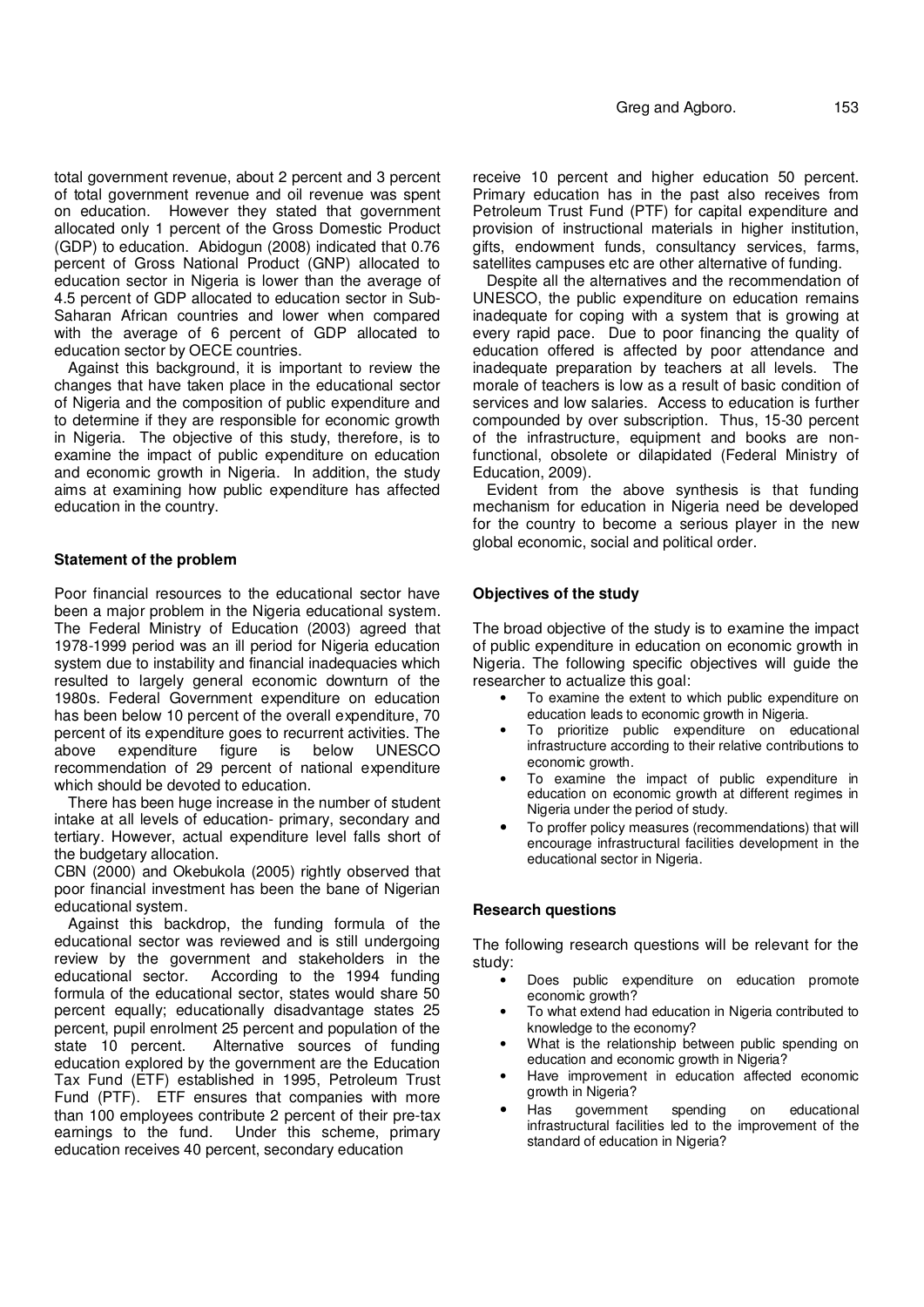## **Hypotheses**

The following hypotheses are formulated to guide the study:<br>|

H<sub>o</sub>: There is no significant relationship between public expenditure on education and economic growth.

**H1:** There is a significant relationship between public expenditure On education and economic growth.

- II. **Ho:** Improvement in educational infrastructure has led to economic Growth in Nigeria.<br>**H**<sub>1</sub>: Improvement in educ
	- **H1:** Improvement in education can affect economic growth in Nigeria.
- III. **Ho:** There is no significant impact on public expenditure in education and economic growth at different regimes in Nigeria between 1970 – 2012.
	- **H1:** There is a significant impact on public expenditure in education and economic growth at different regimes in Nigeria between 1970 – 2012.

#### **Significance of the study**

The study will provide partial and approximately information on public expenditure on Nigeria. For the future, there is a need to put in place mechanism to regularize the comprehensive collection, aggregation and analysis of these expenditures. The findings of the study will be sufficient to power a wider debate on how funds are provided for the educational system in general and for basic education in particular.

## **EMPIRICAL REVIEW AND THEORETICAL LITERATURE**

## **Conceptualization of public expenditure**

CBN (2002) view public expenditure as an outflow of resources from government to other sector of the economy, whether requited or unrequited. Public expenditure is categorized into capital expenditure and recurrent expenditure. Capital expenditure has been defined as payment for non-financial assets used in the production for more than one year, while recurrent expenditures are payments for non-repayable transactions within a year, (CBN, 2003).

Public expenditure is a more effective way of producing services. It has a crucial role in investment on infrastructure. A recent study on health and education spending in OECD countries found that public expenditures affects GDP growth more than private expenditure.

Lindauer and Valenchik (1992) stated that government expenditure is influenced by rapid population growth, demographic transitions, taste of the people in a country, increase in technological requirements for industrialization, increase in urbanization, increase in

inflation over time, balance in productivity growth between public and private sector, and the need to address natural disaster.

## **Theoretical literature**

The following theories of public spending will be used in the study:

- Wagner's Law of increasing Public Expenditure.
- Wiseman and Peacock Hypothesis.
- The Medium Voter Hypothesis.
- Musgrave and Rostow Theory of Public Expenditure.
- Ernest Engel's Theory of Public Expenditure.
- Pure Theory of public Expenditure.

**Wagner's law of increasing public expenditure:** This theory was first associated to a German economist who based his law of increasing state activities on historical facts. The law states that there are inherent tendencies for the activities of different layers of governments to increase both intensively and extensively. It assumes the existence of an economy and the growth of the government activities in which the government sector grows faster than the economy.

**Wiseman and Peacock Hypothesis:** This theory deals with the growth of public expenditure. It was put forth by Wiseman and Peacock in their study of public expenditure in UK for the period 1890-1955. It emphasizes the recurrence of abnormal structures which cause sizable dumps in public expenditure and revenue. Public expenditure should not be expected to increase in a smooth and continuous manner, but in jerks or a stoplike fashion to accommodate special needs, such as natural disaster, war epidemics etc.

**The Medium Voter Hypothesis:** The Median Voter hypothesis states that (under some conditions) government officials choose the level of government spending selected by the median voter according to (Bowen, 1943) and (Black, 1958). However, the outcome of such a choice is a demand for public services, by the median voter that depends upon such things as the median voter's income and such tax price where this price depends in turn in the voter's tax share and the relative unit cost of the public good as given by the technology of public provision.

#### **Musgrave and rostow theory of public expenditure**

Musgrave and Rostow put forward a development model under the causes for growth in public expenditure. They argued that public expenditure is a prerequisite of economic growth. The public sector initially provides economic infrastructure such as roads, railways, water supply and sanitation. As economic growth takes place,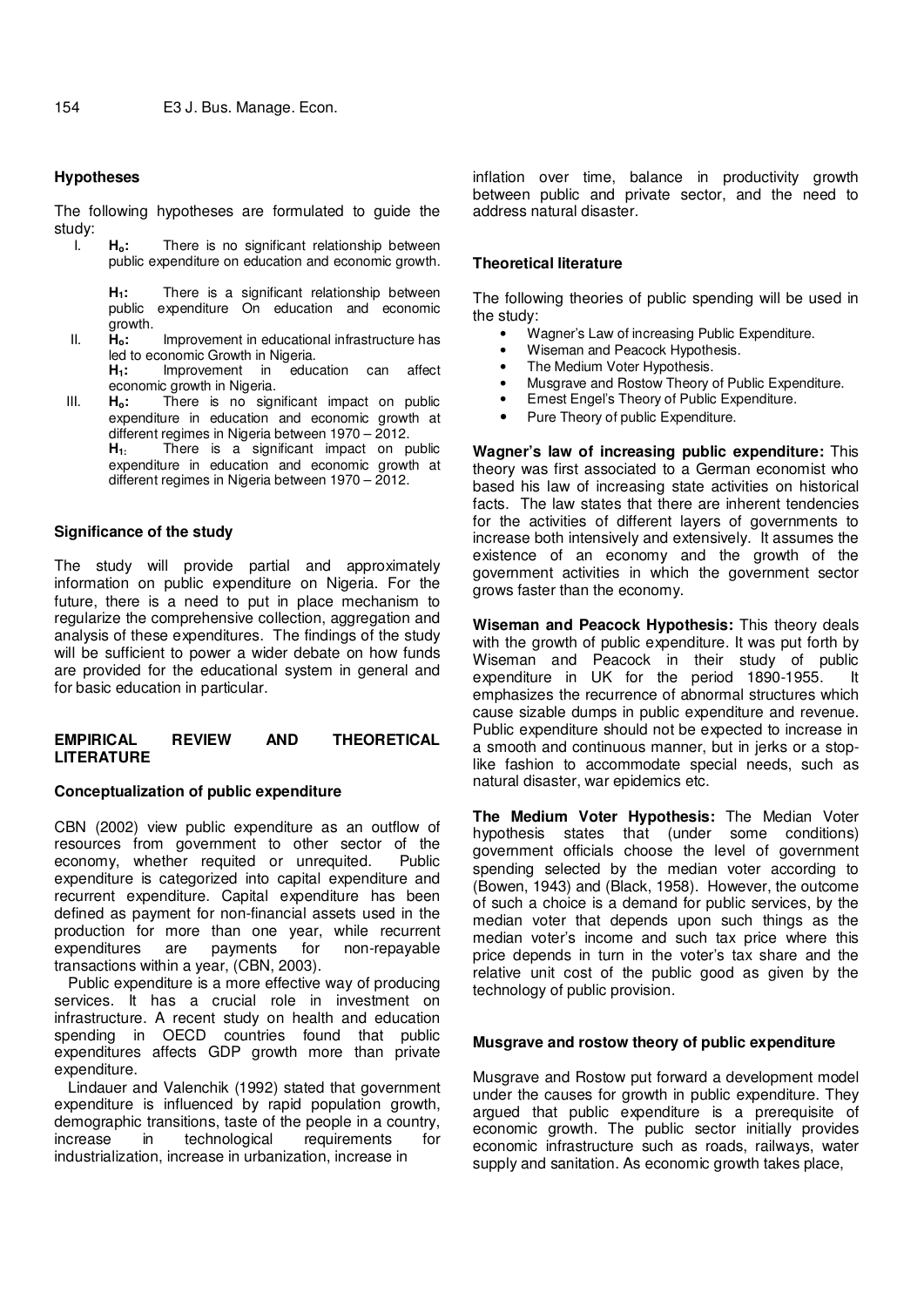the balance of public investment shift towards human capital development through increased spending on education, health and welfare services (Taiwo, 2011). They assumed that the state grows like an organism making decision on behalf of the citizens. Society demand for infrastructure facilities such as education, health, electricity, transport etc., grows faster than per capita income.

## **Ernest Engel's theory of public expenditure**

Ernest Engel is a German economist who wrote almost the same time as Adolph Wagner in the  $19<sup>th</sup>$  century. Engel pointed out over a century ago that the composition of the consumer budget changes as family income increases. According to Engel, a smaller share comes to be spent on certain goods such as work clothing and larger share on others, such as for coats, expensive jewelries etc (Taiwo, 2011).

### **Pure Theory of public Expenditure**

The pure theory of public expenditure was first expounded in a consistent form in the 1950s by Samuelson, a United State economist. The pure theory of public expenditure fully preserves the category of government services but emphasizes the specific forms of the consumption of these services (Samuelson, 1955). In addition, he virtually denied a role for political economy by concluding that any further exploration of the problem raised by public expenditure would take us into the mathematical domain of sociology or welfare politics, and that it may turn out to be pure luck that within this domain there happened to be sub-sector political economy with the simple properties of traditional economic (Samuelson, 1954). According to Samuelson (1995), public expenditure will grow in sympathy to achieve growth in labor (L) and this will involve increase in education expenses, growth in capital (K) all these will come with through savings or borrowings and technological innovation (Tn), therefore Q=F(K,L,Tn). To occur at the earlier stages of national development, there is need for overhead capital such as roads, harbors, power installation, pipe-born water education etc., but as the economy developed, one would expect public share in capital formation to decline over time. However, individual expenditure pattern is thus compared to nation expenditure.

## **Public expenditure on education and economic growth**

The concept of education has been defined as a life-long process through which man's all round (moral, emotional,

physical and intellectual) development is facilitated so that he can be useful to himself and the society into which he is born (Ijaiya & Ijaiya, 2004).

According to Adeyinka and Adetoro (1992), education entails training and acquisition of special skills, knowledge, attitudes and values needed by an individual to be responsible and also gives him room to contribute his own quota to the growth of the society of which he is a member (Ijaiya & Lawal, 2004).

Becker (1964) argued that a man would definitely invest in education as it will give him a promising return in the future. Sen (1999) supported this finding and proved that education as private good benefits directly those who receive it, which in turn affects the individuals' future income stream. However, Denison (1962) is of the opinion that education is a social and economic investment; it chances the stock of human capital.

Government expenditures on education raise the productivity of labor and determine productivity. For example, workers with greater problem-solving and communications abilities would perform better than their less skilled counterparts at any task that requires more than the routine application of physical labor and will also learn faster and adapt better to changing circumstances. Hence, a more educated labour force will be able to achieve faster productivity growth both through the development of more advanced technologies than a less educated work force. As Alibi et. al., puts it:

The centrality of education in poverty- Reduction policies stems from the belief that education is a powerful equalizer. Education seems to improve the income distribution and thus may allow the poor to benefit from growth to a great extent. Accordingly, a focus of economic policies. On education in order to reduce poverty and speed up development appears to justified (2008: 10).

The impact of education on distribution in social equity is also well acknowledged. For instance, the achievement of Eastern Asian countries was largely due to successful educational strategies (World Bank, 1993).

The provision of education is a key element of a policy to promote broad-based economic growth. Education is considered a major remedy for many problems faced by developing countries. For example, high fertility rates are adding to population pressures in several countries. It is widely accepted that female education helps to lower fertility rates. Moreover, educated parents are in a better position to look after the educational needs of their children.

A number of millennium development goals (MDGs) are directly related to education. These are:

- To achieve universal primary education
- To reduce child mortality
- Improve maternal health
- Combat HIV/ADIS malaria and other diseases.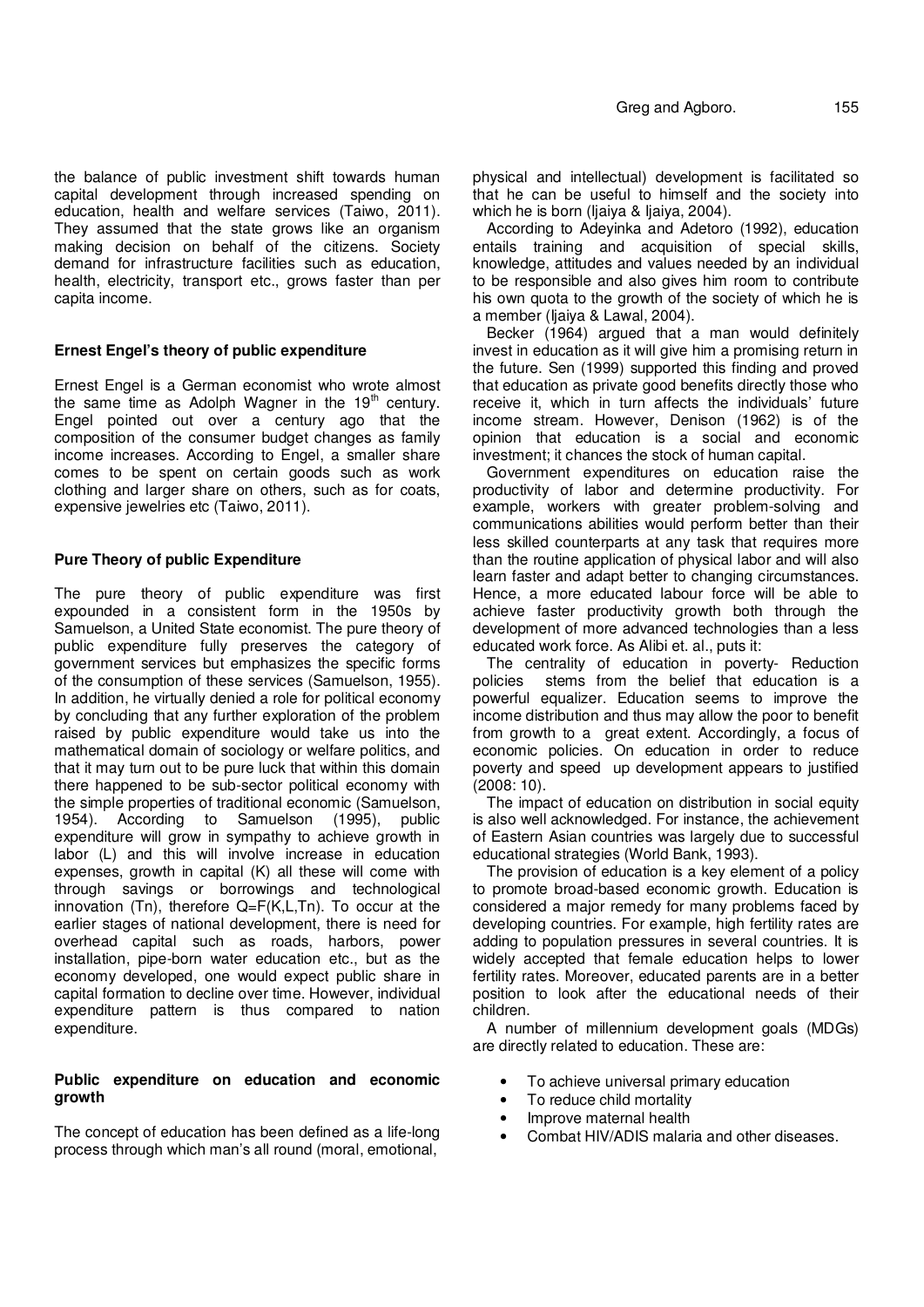The overarching goal is the eradication of extreme poverty, for which the development of human resources through education is key. Therefore, by endorsing the goals of MDGs, countries essentially recognize education as priority area for action.

## **The Origin and Structure of the Nigerian Educational System**

Education had evolved in Nigeria prior to the amalgamation of the Northern and Southern protectorate in 1914 (Sambo, 2005). The most active period of the development of education in Nigeria began from 1950, while the constituent parts of the Northern, Eastern and Western regions became self governing. Following the division of Nigeria into Northern, Eastern and Western region when Richards Constitution came to effect in 1947, Nigerian's became the sole policy makers for the educational system.

The three geo-political regions had ministry of education under the leadership of ministers of education who were mainly responsible for educational policies in each region. Director of Education in each region handled the implementation of policies, while at the national level the Director General of education was coordinated by the regional education system.

In 1955, the Joint Consultative Committee on education (JCC) was established as a major organization directly involved with educational activities in the country. Between 1950 and 1975 Western education came to limelight. This period brought the efforts of the regional governments and voluntary agencies (Ajetomobi, 2006). The two main reasons adduced to the increases were the government continued grant-in-aids to voluntary agencies and direct establishment of government and local government schools, community post primary schools, and private post primary schools. At the above formative years, one major problem of education was tailored towards the developmental needs of the century. This instance led to the Ashby Commission's recommendation that technical streams should be created in many Nigerian post primary institutions from where the students could acquire technical skills up to the level of city and guilds certificate of London. Furthermore, commercial education should be left to the university institution.

Universities of Nigeria, Nsukka, Ile-Ife, Ahamdu Bello University, Universities of Zaria and Benin were established between 1960 and 1970 to solve the problem of lack sufficient opportunities for higher education for qualified Nigerians. By the end of 1972/73 academic year, the student population had doubled the Ashby Commissions projection for 1980. According to Ajetomobi (2008), the structure of Nigerian educational system was 6 years of primary school, 5-7 years of post-primary schools (secondary, Teachers Training College and sixth form) and 4-6 years of tertiary education (college of

education, polytechnics, college of technology, and university education). From 1985, the structure that emanated can be classified thus, pre-primary or kindergarten education (2-3 years) for children of aged 3- 5 years, the primary school which is of 6 years period for children of ages 6-11 years duration but divided into two halves (3 years of junior secondary school and 3 years of senior school) and the 4-6 years of tertiary education level.

#### **Trend of Government Expenditure on Education**

Generally, public expenditure is classified into two categories, namely, recurrent and capital expenditures and these are expenses on consumption and investment. Recurrent expenditures are consumption items; on salaries and wages, while capital expenditures include expenses that contribute to long-term development; social and economic infrastructures.

Government revenue comprises of oil and non-oil components. Table 1 shows that Nigeria generated over 23 trillion naira from oil between 1970 and 2009, which is about 83 percent of total government revenue. However, government spends less than 3 percent of its total collected revenue in education.

A cursory look at the profile of the government expenditure shows that greater percentage of government expenditure was spent on recurrent expenditure between 1970- 2009. Within this period, the total capital expenditure constitutes 40.0 percent of total government expenditure, while the total recurrent expenditure is about 145.00 percent. Between 1987- 2008 was remarkable in Nigeria's socio-economic development. It witnessed the introduction of World Bank Structural Adjustment program (SAP). Adoption of National Policy on Education (NPE), the launching of the universal Basic Education (UBE) nationalization of several privately owned companies and the execution of the second and third National development Plans. In fact, between 198 - 2009 there has been a consistent increase in GDP, total federal government collected revenue from education has been fluctuating between 3.80 and 8.13 percent. This is as a result of political instability and inconsistency in continuation of government policies and programs in the country.

## **Strategies and Policies aimed at reforming Education in Nigeria**

The agitation for self-rule by Nigerians in 1954 led the British colonial rulers to change the educational system from 8-6-2-3 system (8 year primary, 6 year secondary, 2 year higher school certificate and 3 year university) to a new system 6-5-2-3 (6 year primary,5 year secondary, 2 year higher school certificate and 3 year university). The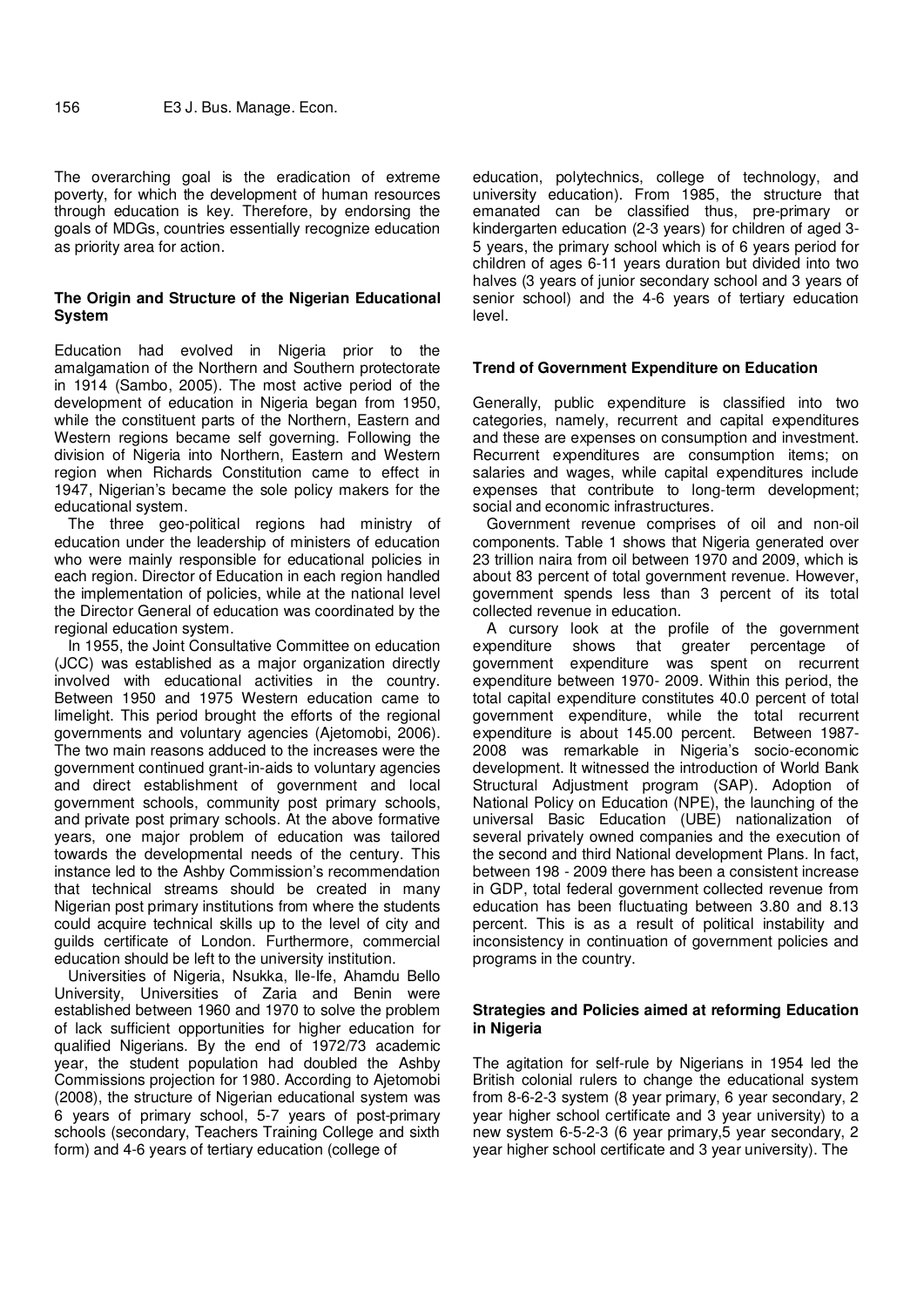| <b>RGDP</b> | <b>Coefficient</b> |      | p>(t) |
|-------------|--------------------|------|-------|
| PE          | 4.8683             | 3.56 | 0.001 |
| <b>AER</b>  | 540.4365           | 0.45 | 0.665 |
| Constant    | 25837.6            | 0.54 | 0.591 |

**Table 1.** Result for model 1: RGDP = 25837.6 + 4.8683PE + 540.4365AER

F (2, 37) = 9.33 R<sup>2</sup> = 0.3352 F<sub>0.05</sub> = 3.23; Software: STATA 10.0

change was to reduce the number of years in the primary and secondary school levels.

In September, 1969, a National Curriculum Conference was held in Lagos. Participants at the conference were eager to see Nigeria chart a new course in its educational system. They claimed that the inherited colonial system lacked vitality and relevance that was needed for Nigeria to compete globally. The conference recommended changes in the system. From 6 -5 - 2 - 3 system to 6-3 - 3 - 4 system. The recommended new system is simply American system of education which Japan ably copied after 1945.

Bello (2008) posits that "The product the participants produced at the end of the conference was beautiful especially to a country that is hungry for development and show interest in it, they interpreted it differently. They failed to realize that the document is a proposal produced by academics and interest groups. To put proposal into practices needs a careful planning. This was not done, the far reaching proposal was implement with a military dispatch which later backfired. The intended result of this beautiful proposal was muddled up and so was never achieved."

The expansion of education in Nigeria has been on the increase because education has received great attention right from the time of the missionaries through the colonial government to the present day. As a result, the expansion has led to the introduction of the Universal Primary Education, (UBE), National Policy on Education (NPE), and National Universities Commission (NUC) among others in Nigeria.

## **National Policy on Education (NPE)**

The NPE program established 6-3-3-4 system of education and outlined a national curriculum for schools. The orientation of the policy is geared towards selfrealization, individual and national efficiency, national unity etc. In 1985 the objectives of the policy went broadened to include free primary education among others.

#### **Universal Basic Education (UBE)**

UBE was launched in 1999 in the inception of the Obasenjor led administration in 1999. The specific targets of the scheme are total eradication of illiteracy by the year 2010 and increase in adult literacy rate from 57 percent to 70 percent by 2003 (FRN, 2000).

According to UBEC (2012), the progress of UBE was hampered by lack of an enabling law to execute certain aspects of the program prior to the signing of the UBE bill into law in 2004. The UBE Act 2004 makes provision for the financing of this program the responsibility of states and local governments.

## **National University Commission (NUC)**

The NUC was established in 1962 as an advisory agency in the cabinet office. In 1974, NUC became a statutory body. The NUC is a parastatal under the Federal Ministry of Education (FME). The commission is saddled with the responsibility of management of university education in the country. The main functions of the commission are:

- Granting approval for all academic programs run in Nigeria universities.
- Granting approval for the establishment of all higher educational institutions offering degree programs in Nigerian universities.
- Ensure quality assurance of all academic programs offered in Nigerian universities.
- Channel for all external support to Nigerian universities.

One significant achievement of NUC is in the area of quality assurance. Quality assurance in Nigerian Higher Education is subject to internal and external mechanism which involves accreditation. This is fundamental for setting of standards at all levels. The University system Act No. 16 of 1985 empowers the NUC to lay down minimum academic standards for all academic programs taught in the Nigerian universities and accredit them.

## **Empirical Review**

Diamond (1989), Folster and Henreksun (1990), Romer (1990), Baro (1991), Mingat and Tan (1992) Easterly and Rabelo (1993) and Schaddy (2002) among others have attempted to investigate the relationship between public expenditure on education outcomes such as enrolment rates and other outcome indicators. Most of these studies are based on cross-country data.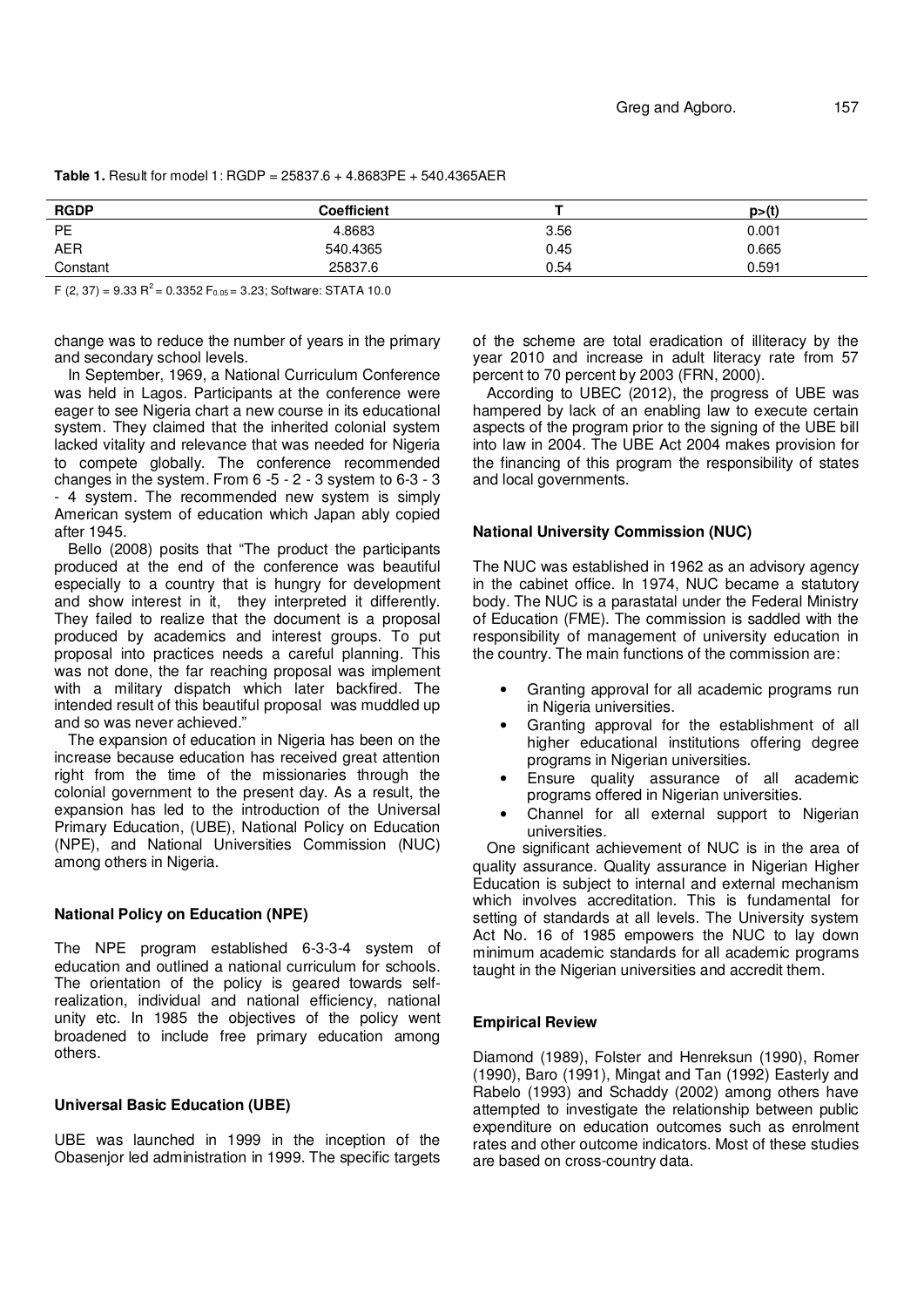However, these intensive studies produce conflicting results. For example, Gupta et. al., (1999) in their study on 50 developing and transitional economics, using ordinary least squares regression finds that greater public spending on primary and secondary education has a positive impact on widely used measures of education and persistence through grade. Their regression estimates showed that performance in education sector is also affected by other factors such as access to safe water and sanitation, per capita income, adult illiteracy, urbanization, and immunization.

McMahen (1999) finds a negative and significant relationship between per pupil expenditure and the primary gross enrolment rate, and a positive and significant impact of total education expenditure as a proportion of GNP. The findings from the study of McMahon revealed that increase primary education expenditure has a positive and significant impact on the gross enrolment rate. However, this study does not include per capita income as an explanatory variable, and probably the resource variable might have been used as proxy for per capita income. Similarly, Colclough and Lewin (1993) in their study, they included per capita income variable and find that expenditure as a proportion of GNP is not significant when entered separately.

Baldacci et al., (2003) and Gupta et al., (2002) finds that public spending is an important determinant of education outcomes. Their studies reveal that the effect of social spending in education outcomes is stronger in cross-section samples than when the time dimension is also added. They also find that education spending has a greater effect social spending on social indicators is also supported by Psacharopoulos (1994), Bideni and Rvallion (1997), Lopes (2002), and Psacharopoulos and Patrinos (2002).

Kaur and Misra (2003) in their study of 15 non-special category states in India, at the state level. Their empirical findings reveal that public expenditure on education has been more productive as compared to health, and this relationship is stronger for relatively poorer states. Noss (1991) and Tan (1998), finds insignificant or very weak linkages between public education outlays and education indicators. Anand and Ravallion's (1993) empirical result indicated that there was no significant relationship between education outcomes and public spending on education.

Al-Samarrai (2003), in a cross-country test study used Botswana, Malawi and Uganda as a case study, confirm that the link between public spending and primary school access is weak. Furthermore, public expenditure declined, at the same time access was increasing. The negative relationship between access and spending in Malawi and Uganda is partly due to the fact that education service offered changed greatly over that period. Therefore, measure access to the same type of schools and intensity of use cannot be achieved through reductions in per pupil spending. This contrasts the

results of Deolaliker (1997) who used household data for Kenya and finds positive and significant relationship between school spending and primary school enrolment.

Anyanwu and Erhijakpor (2007) used a panel data for African countries from 1990 to 2002 to investigate the relationship between government expenditure on education and enrolment at the primary and secondary school levels with illustrations from the SANE countries (South Africa, Algeria, Nigeria and Egypt) find out that government expenditure on education has a positive impact on education attainment. Ogbu and Gallaghor (1991) in a study of five African countries, attempt to establish whether education outcome are affected by the composition of public education spending. The results indicated that enrolment rates are significantly affected by the composition of public education spending.

Afzal et al. (2010) acknowledged that education has positive long-run and short-run relationships on economic growth in Pakistan. This is in line with findings from Lin (2003), and Tamang (2011) in their studies in Taiwan and India respectively. However, Baldacei et al., (2004) documentation on 120 developing countries from 1975- 200 find that there are positive relationships in the longrun between educational expenses and economic growth.

Deverajan et al. (1996) conducted an empirical study in 43 developing countries. Find that excessive government expenditure in education negatively correlated with the country's economic growth. Blang (1970) and Shechen (1971) studies support this argument. They are of the view that investment in education is just merely knowledge or skills are for the individual interest only and do not contribute into the economic growth. Blis and Klenow (2000) in their school achievement significantly contributed to economic growth.

Blejer and Khen (1984), using a cross country data set, find that public investment in infrastructure complements private investment. World Bank (2002) finds that the multiple linkages of infrastructure, economic growth are positively or negatively impacted by the character and state of a country's infrastructure.

Yoshida (2000) presented a positive analysis from various angles of the correlations between economic growth and the infrastructure in Japan, such as the education, energy and transportation sectors over the last country in order to derive lessons that can be useful to developing countries. He finds that the growth rate of demand in infrastructure was much higher than that of per capita GNP in the early stage of development.

Canning (1998) provides a data set on physical infrastructure stock such as roads, telephones, school buildings. The result indicated that physical infrastructure promoted economic growth positively.

#### **RESEARCH METHODOLOGY**

Building on the existing theoretical and empirical literature, this study perceives a causal relationship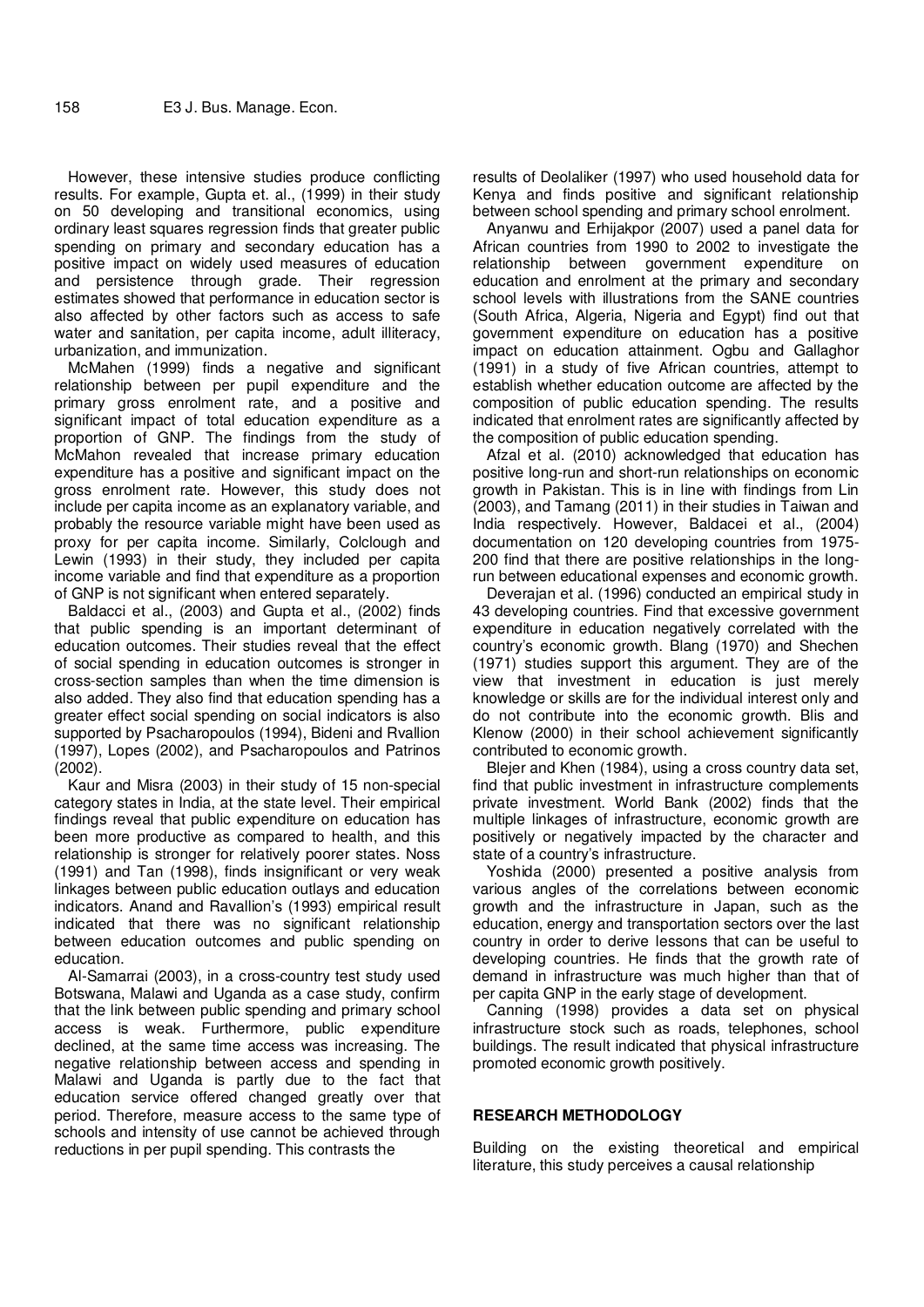between public expenditure on education and economic growth in Nigeria. Therefore, exploratory causal study is adopted to investigate the impact of public expenditure in education on economic growth within the context of Nigerian economy. Econometric approach is adopted in analyzing data considered relevant components of public spending on education and economic growth.

Estimation of the model consists of the ordinary least square (OLS) estimation technique, Vector Auto regression (VAR) model and stationarity test (ADF). A dummy variable will be introduced to test the expenditure variability between the military and civilian regimes, which regime allocated more funds to the educational sector during this period under study.

### **Sources of data**

The study solely depends on secondary sources of data, which utilizes time series data  $(1970 - 2009)$ . The data were sourced from the Central Bank of Nigeria (Statistical Bulletin and Annual Report and Statement of Accounts), National Population Commission, National Bureau of Statistics, The World Bank Publication, Journals, text books and magazines.

#### **Model Specification**

In line with our stated objectives, we specified the following models to address the various objectives. The economic growth, public expenditure on education functional relationship is expressed in real term as follow:

 $RGDP = f (PE_{ed})$ 

The econometric form of the model can be expressed as:

RGDP= $α + βAER + βPE<sub>ed</sub> + μ$ (1)

Where:  $RGDP = Real gross domestic product$ ;  $AER =$ Adult Enrolment Ratio;  $PE_{ed}$  = Public Expenditure on Education;  $βi = Coefficients of variables or parameter to$ estimate in the regression;  $\alpha$ = Intercept;  $\mu$  = Error term which is *iid*.

Equation 2 addresses objectives one and two; the impact of education and educational public expenditure on economic growth in Nigeria. Thus, it is required that variables in a model should be integrated of the same order to meet the condition for long-run equilibrium relationship known as cointegration. If this condition is not met, a better option for estimation as suggested by Gujarati and Porter (2009) and Greene (2003) is the Vector Autoregression (VAR). Based on this premise, the unit root test (ADF-test) will be carried out, and the Vector Error Correction Model (VECM) will also be apply to equation 2 for proper analysis on the impact of public

expenditure in educational infrastructure on Economic growth in Nigeria.

Checking the variation of the expenditure level between the two administration (military and civilian) we then introduce a dummy variable to the equation 2 which result to

 $RGDP = α + βPE_{ed} + pmil + μ$  ................(2)

Wherein the intercept represent civilian rule and ρ assume a value of one if military regime and zero otherwise. The introduction of one single dummy variable (mil) is to avoid multi co linearity. Other variables remain the same as earlier defined.

## **Method of analysis**

The analysis of this study employ a three approach analysis method which include the economic; whether the establish theory agrees with our parameter estimation. Statistical; if the assume variable are significant at 5 percent level using the t-test and the f-ratio test, and finally econometric; if the selected data are stationary and no autocorrelation, hence, no violation of OLS assumption.

## **PRESENTATION AND ANALYSIS OF DATA AND RESULT**

**Data presentation and analysis**: We use in this study time series data covering the period from 1970 to 2012. The data were sourced from CBN statistical bulletin 2010 and NBS publication, the choice of this institution seems to be reliable in producing data of this nature.

**Results' presentation:** The results are presented in a tabular form

## **Discussion of results**

In this section we discuss the result as follows; from model one the result shows that at zero level of public expenditure in education and adult education ratio economic growth is at twenty-five thousand eight hundred and thirty-seven point six (25837.6). This is the intercept of the regression, known as the autonomous GDP (GDP at zero factor inducement). The regression line is assumed to represent the exact relationship between the variables under consideration. From the estimate our result agreed with our aprior expectation, giving the positive coefficient attached to PE<sub>ed</sub> and AER. At a unit change in  $PE_{ed}$  real economic growth will increase by 4.8683. On the other hand AER influence RGDP by 540.4365 at a unit change. Statistically the probability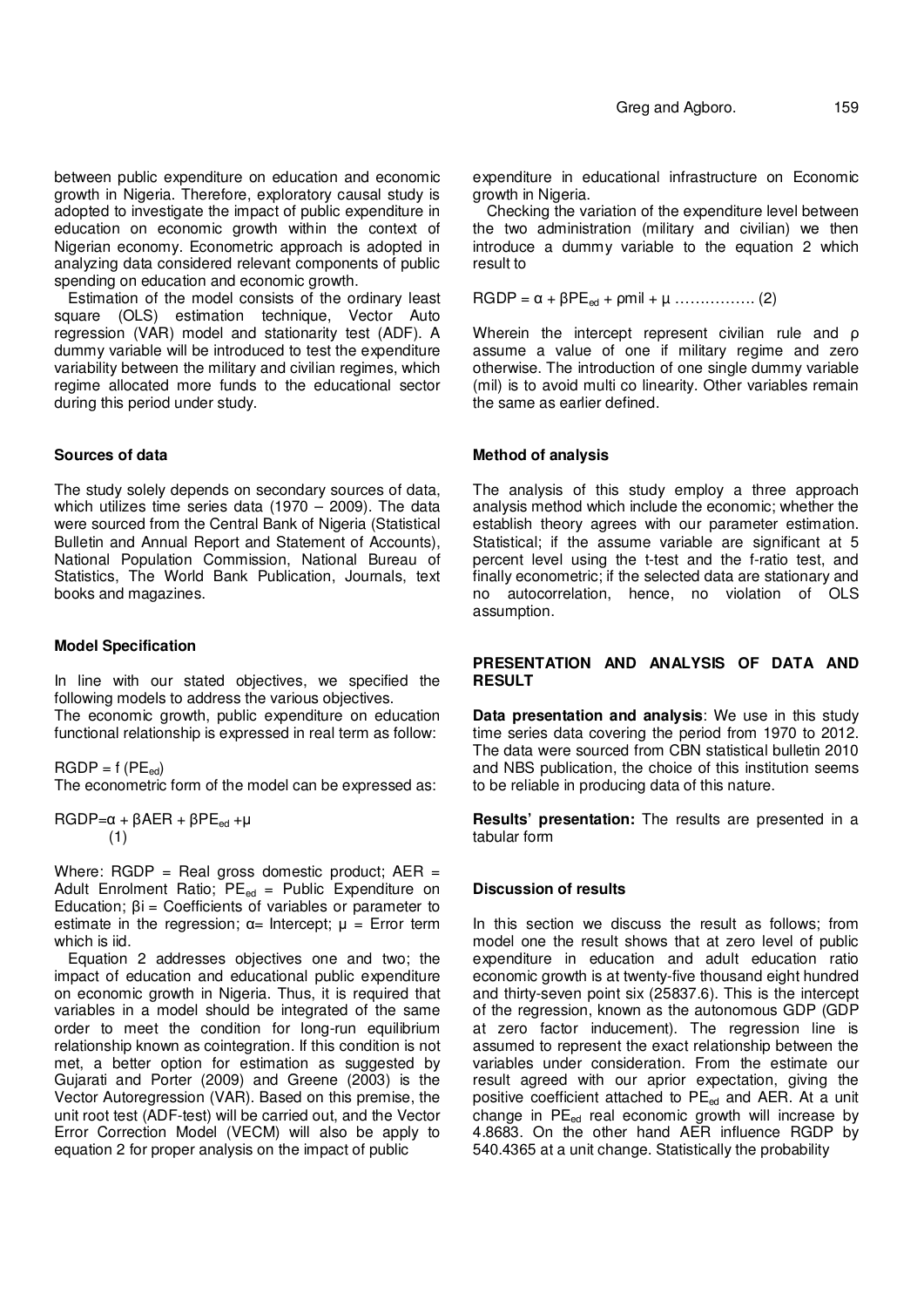| <b>RGDP</b> | Coefficient |      | p>(t) |
|-------------|-------------|------|-------|
| PE          | 5.4704      | 3.53 | 0.001 |
| Mil         | 22927.89    | 0.35 | 0.754 |
| Constant    | 22932.02    | 0.34 | 0.736 |

**Table 2.** Result for model 2: RGDP = 22932.02 + 5.4704PE + 22927.89MIL

F (2, 37) =  $9.25$  R<sup>2</sup> = 0.3333; Software: STATA 10.0

value reveals that AER is not a significant factor to predict economic growth in Nigeria. Based on the premise that if p-value is greater than 0.05 (0.665), where p is a good determinant of economic growth at 5% level of significant with a p-value of 0.001, hence we can conclude that public expenditure in education has a significant impact on economic growth uin Nigeria. The fratio (9.33) against 3.23 also reveals that the overall regression line is significantly different from zero. However the coefficient of determination  $R^2$  (0.3352) implies that the selected variables has a weak influence on economic growth, it also show an existence of autocorrelation. One can always conclude that the data used has a unit root which call for further analysis.

Model 2: RGDP = 22932.02 + 5.4704PE + 22927.89MIL (see Table 2), from this estimate we observed that given civilian administration expenditure in education as the intercept (22932.02) twenty-two thousand nine hundred and thirty-two point zero two, military administration spent about twenty-two thousand nine hundred and twenty-seven point eight nine more than the civilian administration in Nigeria. In the same vane public expenditure which influences economic growth with 5.4704 is the only variable that is significant with a p-value of (0.001). The regression line statistically different from zero with f-ratio of (u9.25) and again the variables prediction of the dependent variable variation are still weak with  $R^2$  of 0.3333. The hypothesis here is that we also reject the null hypothesis on the conclusion that public expenditure has a significant impact on economic growth. Secondly that administrative expenditure on education is different between regimes but not significant. This might be as a result of figure inflation, corruption, misallocation of resources in the public sector.

#### **CONCLUSION AND RECOMMENDATIONS**

We presented and analyzed our regression result estimate. These analyses guild us in this to make inferences as regards to, recommendations for policy implication and further studies, and draw viable conclusion on the issue of public expenditure in education and economic growth in Nigeria.

**Conclusion:** This study aims to establish the impact of public expenditure on infrastructural facilities and economic growth in Nigeria, a case of the educational sector. The investigation indicates that poor financial resources to the educational sector have been a major problem in the Nigeria educational system. Due to poor financing the quality of education offered has resulted to poor attendance, poor quality students, inadequate preparation by teachers at all levels and morale of teachers as a result of low basic condition of services and low salaries.

The result from the study reveals that public expenditure in education has a significant impact on economic growth in Nigeria.

**Recommendations:** It is imperative that educational development in skills, knowledge and desired work attitude has helped greatly in the development of many organization and countries.

Infrastructure development plays a major role in promoting growth and equity, and through both channels, help to reduce poor quality of students.

Based on findings from the empirical analysis, the study proffers the following recommendations, among others:

- A conducive working environment should be provided for both academic staff and their non academic counterpart couple with payment of sustainable wages.
- Finally, government should improve the existing educational facilities by either revamping them or also introducing new ones, so as to boost educational system.

#### **REFERENCES**

- Abidogun BG (2008). Education sector reforms and childhood education for rural development in Nigeria. Retrieved June 2, 2012 from www.transformedu.org/linckclick.aspx?fileicket=c5Tt%2FfGtzy%3D&t abid=71&mid=416
- Alibi RA, Adams O, Chime CC, Aigyomudu EE, Abu SO (2008). Marginal benefit incidence analysis of public spending in Nigeria.<br>Paper presented at the 7<sup>th</sup> Poverty and Economic (PEN) Network, Manila, Philipine, 5<sup>th</sup> – 12<sup>th</sup>, December, 2008.
- Al-Samarrai S (2003). Financing primary education for all: Public expenditure and education outcomes in Africa, Institute of development studies, University of Sussex, United Kingdom.
- Anand S, Ravallion M (1993). Human development in poor countries: On the Role of public service, J. Econ. Perspect. 7(1): 135-50.
- Baldacci E, Maria TG, Luiz M (2003). More on the effectiveness of public spending on health care and education: A Covariance Structure Model, J. Intl. Develop. 15: 709-25.